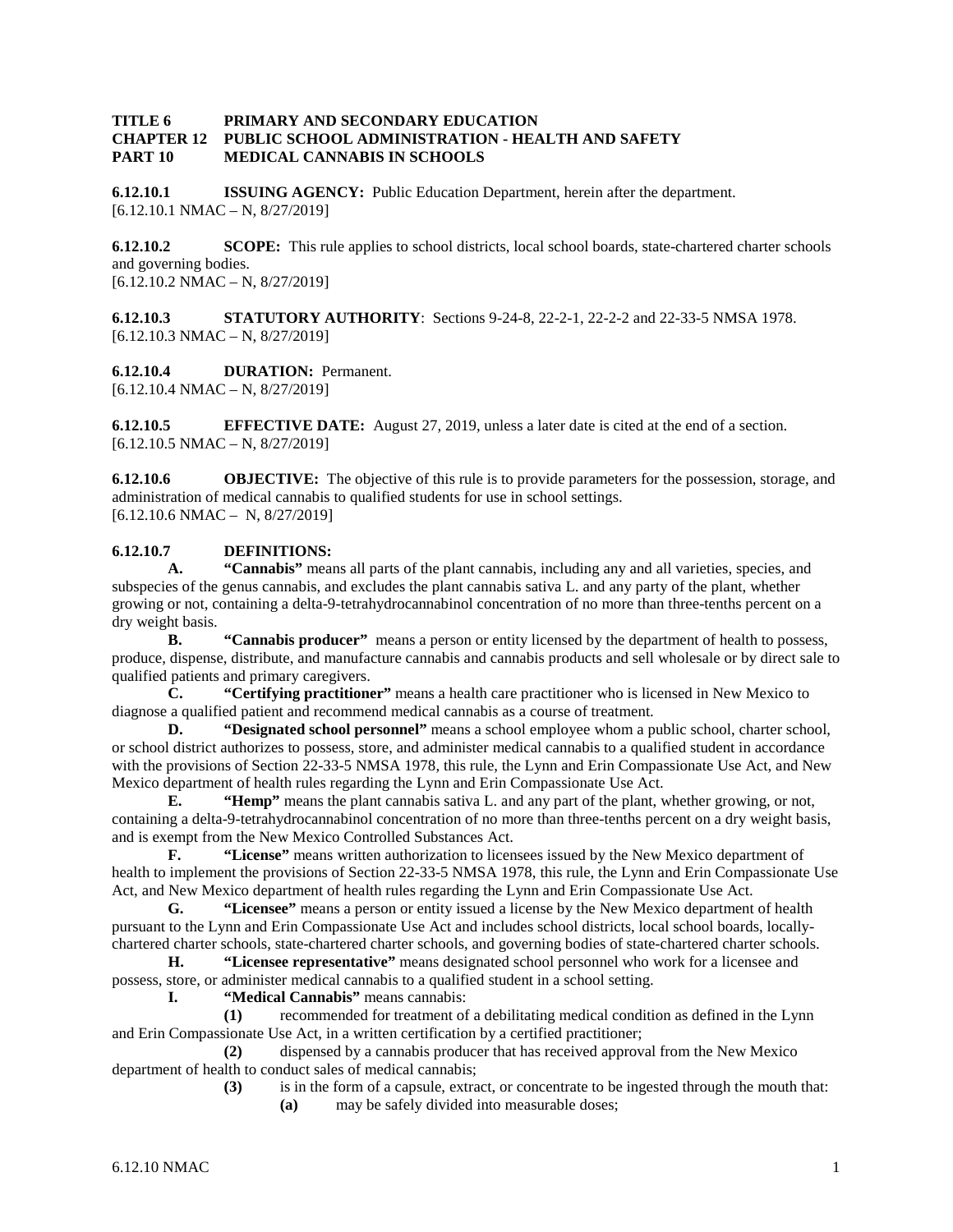**(b)** is not an aerosol product consumable through smoking or in particulate form as

a vapor or by burning;

- **(c)** is not a food or beverage product;
- **(d)** is not a salve, balm, or other topical product;
- **(e)** does not require refrigerated storage; and
- **(4)** is provided to a school in package or container clearly labeled with:
	- **(a)** the student's name and date of birth; and
	- **(b)** the dosage allotment.
- **J. "Primary caregiver"** means a parent or legal guardian.<br>**K. "Oualified patient"** means a person who has:

**K. "Qualified patient"** means a person who has:

- **(1)** been diagnosed by a certifying practitioner;
	- (2) received written certification from a certifying practitioner; and is currently enrolled in the New Mexico department of health's i

**(3)** is currently enrolled in the New Mexico department of health's medical cannabis

program and has received a current and valid registry identification card pursuant to the Lynn and Erin Compassionate Use Act.

**L. "Qualified student"** means a student who demonstrates evidence to the school that the student is authorized as a qualified patient pursuant to the Lynn and Erin Compassionate Use Act to carry and use medical cannabis.

**M. "Self-administering"** means the ingestion of medical cannabis by a qualified student without the presence of a primary caregiver or designated school personnel in a school setting.

**N. "School"** means a public school, including a charter school.

- **O. "School setting"** means any of the following locations during a school day:
	- **(1)** a school building;
	- **(2)** a school bus used within the state during, in transit to, or in transit from a school-
- sponsored activity;

**(3)** a public vehicle used within the state during, in transit to, or in transit from a schoolsponsored activity in the state; or

**(4)** a public site in the state where a school-sponsored activity takes place.

**P. "Written certification"** means a statement written by a qualified student's certifying practitioner:

- **(1)** in a qualified student's medical records or in the written treatment plan statement;
- **(2)** certifying that the qualified student has a debilitating medical condition pursuant to the Lynn and Erin Compassionate Use Act;

**(3)** certifying that the certifying practitioner believes that the potential health benefits of the medical use of cannabis would likely outweigh the health risks for the qualified student; and

**(4)** signed by the certifying practitioner.

**Q. "Written treatment plan"** means a document developed by the primary caregiver in collaboration with the certifying practitioner that:

**(1)** includes the certifying practitioner's diagnosis and description the qualified student's debilitating medical condition per the Lynn and Erin Compassionate Use Act;

- **(2)** describes the plan for recommended treatment with medical cannabis, including:
	- **(a)** the recommended dosage allotment;
	- **(b)** the recommended frequency of administration of medical cannabis in a school

setting; and

**(c)** is signed by the primary caregiver and the certifying practitioner.

[6.12.10.7 NMAC – N, 8/27/2019]

### **6.12.10.8 POSSESSION, STORAGE, AND ADMINISTRATION:**

**A. Policies and Procedures.** Each local school board or governing body shall establish policies and procedures for the possession, storage, and administration of medical cannabis that:

- **(1)** address the administration of medical cannabis in school settings during the school day by:
	- **(a)** primary caregivers; and/or
	- **(b)** designated school personnel;
	- **(2)** require the primary caregiver to deliver the medical cannabis in a container clearly

labeled with:

**(a)** the student's name and date of birth; and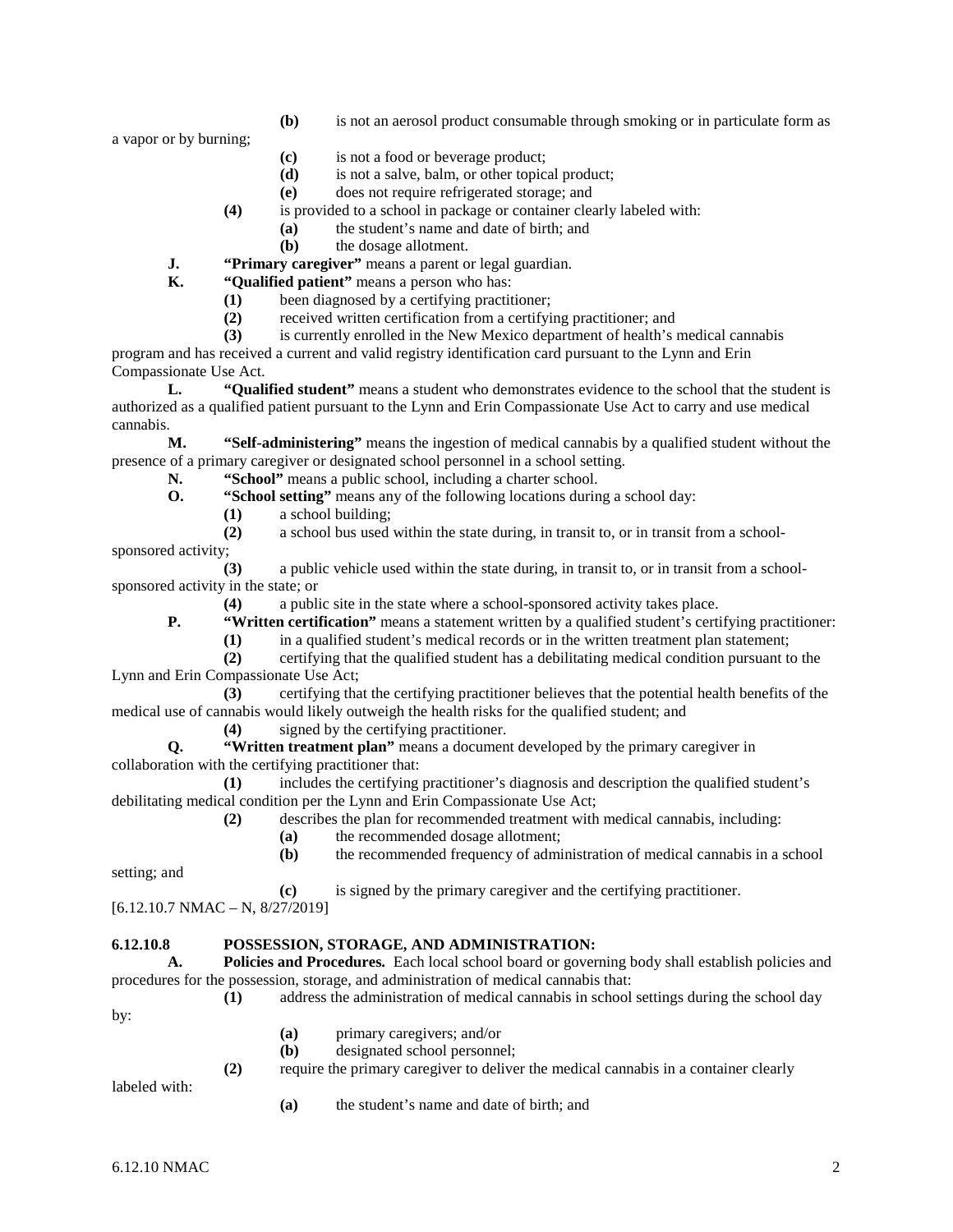**(b)** the dosage allotment;

**(3)** require the provision of a secure location with a locked storage container accessible only by designated school personnel;

**(4)** require the immediate return of medical cannabis used in a school setting outside of school premises to a locked storage container;

**(5)** require the designated school personnel responsible for storage of the qualified student's medical cannabis to return any unused medical cannabis to the primary caregiver at the end of each school year or upon disenrollment, withdrawal, transfer, or graduation of the qualified student, whichever occurs first;

**(6)** require districts to provide appropriate training to all school personnel on medical cannabis policies; and

**(7)** require witnessed clean-up and witnessed destruction of medical cannabis in the event of spillage and waste and notification to the primary caregiver within the same day in which spillage or waste occurs.

**B. Prohibitions**. Each local school board or governing body shall establish policies and procedures for the possession, storage, and administration of medical cannabis that:

**(1)** prohibit a primary caregiver from administering medical cannabis in a manner that creates disruption to the education environment or causes other students to be exposed to medical cannabis;

**(2)** prohibit disciplining a school employee who refuses to administer medical cannabis; and

**(3)** prohibit students from possessing, storing, or self-administering medical cannabis in a

school setting.

 $[6.12.10.8 \text{ NMAC} - \text{N}, 8/27/2019]$ 

**6.12.10.9 PRIMARY CAREGIVER:** School districts and charter schools' policies and procedures regarding primary caregivers' responsibilities shall address a primary caregiver's duty to:

**A.** Demonstrate evidence to the school that the student is authorized as a qualified patient pursuant to the Lynn and Erin Compassionate Use Act.

**B.** Provide a written certification.

**C.** provide a written treatment plan, using the written treatment form posted on the department's website.

**D.** Submit a written release of liability that:

**(1)** releases from civil liability the following persons and entities for acting in accordance with the provisions of Section 22-33-5 NMSA 1978 and this rule, as well as the Lynn and Erin Compassionate Use Act and applicable department of health rules:

**(a)** school districts, school district personnel and volunteers, schools, school personnel and volunteers, local school boards, and local school board members; and

**(b)** charter schools, charter school personnel and volunteers, governing bodies of charter schools, and governing body members;

**(2)** releases the persons and entities listed in Subparagraph (a) of Paragraph (4) of Section B of 6.12.10.9 NMAC, above, from any liability and reimbursement claims for costs associated with accidental spillage or waste of medical cannabis; and

**(3)** acknowledge that the qualified student shall not be entitled to the implementation of the provisions of Section 22-33-5 NMSA 1978 and this rule, as well as the Lynn and Erin Compassionate Use Act and applicable department of health rules, outside of this state.

**E.** Submit to the school a signed Health Insurance Portability and Accountability Act (HIPAA) authorization, using the HIPAA authorization form posted on the New Mexico department of health's website, that permits the school to obtain current information from the department of health regarding the enrollment status of the qualified student in the department of health's medical cannabis program. The HIPAA authorization form shall be retained as a medical record.

**F.** Indicate that a written certification and a written treatment plan shall be valid for no more than one year from the date of issuance and shall be presented to the school at, or prior to, the beginning of the school year for which the written certification and written treatment plan shall apply.

**G.** Pick up from the designated school personnel any unused medical cannabis at the end of each school year or upon disenrollment, withdrawal, transfer, or graduation of the qualified student, whichever occurs first.

**H.** Provide the written certification and a written treatment plan, a new release from liability, and a new package or container with clearly labeled identifiers including the qualified student's name, date of birth, and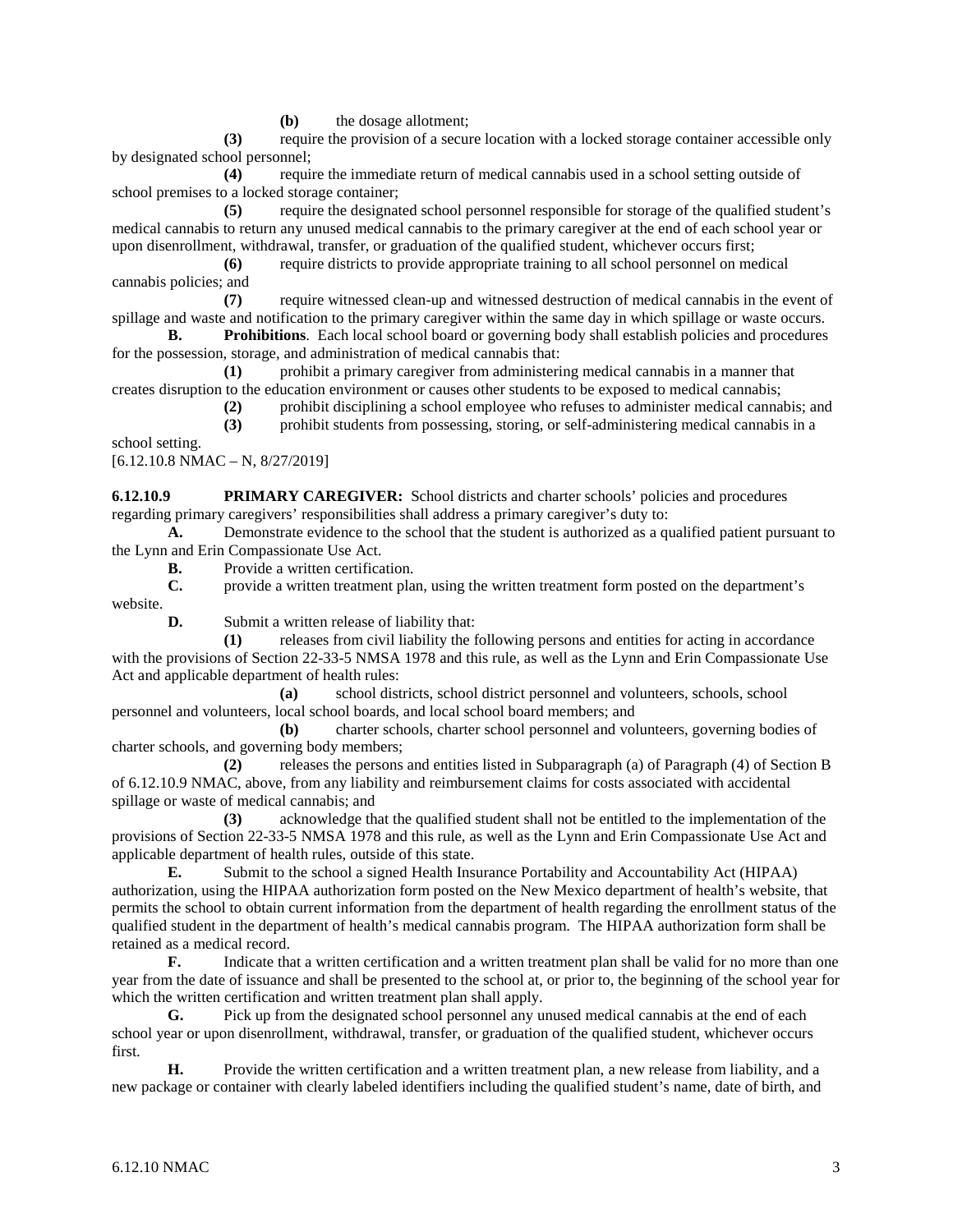dosage allotment, upon enrollment in a new public school following disenrollment, withdrawal, transfer, or graduation from another school. [6.12.10.9 NMAC – N, 8/27/2019]

**6.12.10.10 DESIGNATED SCHOOL PERSONNEL:** For each local school board or governing body that identifies the school personnel who will serve as designated school personnel under Section 22-33-5 NMSA 1978, policies shall address possession, storage, and administration of medical cannabis to a qualified student. [6.12.10.10 NMAC – N, 8/27/2019]

# **6.12.10.11 STUDENTS:**

**A.** Each school district and charter school shall ban a student's possession, use, distribution, sale, or being under the influence of a cannabis product in a manner inconsistent with provisions of the Lynn and Erin Compassionate Use Act.

**B.** No school shall discipline a student who is a qualified student on the basis that the student requires medical cannabis as necessary for the student to attend school.

**C.** No school shall deny eligibility to attend school to a qualified student on the basis that the qualified student requires medical cannabis as a reasonable accommodation necessary for the student to attend school or an in-state school-sponsored activity.

 $[6.12.10.11 \text{ NMAC} - \text{N}, 8/27/2019]$ 

# **6.12.10.12 EXEMPTION FROM RULE; APPEAL PROCEDURES:**

**A.** A school district or charter school may seek an exemption from implementing the provisions of this rule if it receives written communication from the federal government that implementation would result in federal education funding being withheld or withdrawn. The school district or charter school shall deliver electronically such written communication from the federal government to the secretary, who shall review the written communication for compliance with this paragraph. After the secretary confirms compliance with this paragraph, the school district or charter school shall post on its website the written communication from the federal government and notice of the exemption from implementing the provisions of this rule.

**B.** A primary caregiver may appeal the school district's or charter school's exemption by submitting a signed letter to the secretary containing a statement of the facts on which the appeal is based, detailing the basis of the appeal. The secretary or secretary's designee may require additional documentation to be provided by the primary caregiver, school district, or charter school before responding to the appeal. Such additional documentation, if requested, shall be due within 10 days of the request. The secretary shall provide a written response with a final decision within 30 days of receipt of the appeal or within 30 days of receipt of the additional documentation requested, whichever is later. The secretary, at the secretary's discretion, may require a hearing, to be conducted within 60 days of receipt of the appeal, and to include a representative of the school district or charter school, before the secretary or secretary's designee. The secretary shall issue a final decision within 30 days of the hearing. [6.12.10.12 NMAC – N, 8/27/2019]

**6.12.10.13 EXEMPTION FROM STATE CRIMINAL AND CIVIL PENALTIES:** In accordance with this rule and New Mexico department of health rules:

**A.** Designated school personnel shall be exempt from civil liability and are authorized within their scope of employment, and their licensure if applicable, to possess, store, and administer cannabis to qualified students in school settings for purposes of implementing the provisions of Section 22-33-5 NMSA 1978, this rule, the Lynn and Erin Compassionate Use Act, and New Mexico department of health rules regarding the Lynn and Erin Compassionate Use Act.

**B.** Designated school personnel shall be exempt from criminal liability, as the department of health deems public schools to be licensees, and deems designated school personnel to be licensee representatives, authorized within their scope of employment, and their licensure if applicable, to possess and store medical cannabis on behalf of qualified students, and to administer medical cannabis to qualified students in school settings, in accordance with Section 22-33-5 NMSA 1978, this rule, the Lynn and Erin Compassionate Use Act, and New Mexico department of health rules regarding the Lynn and Erin Compassionate Use Act. The department of health deems the public schools and designated school personnel to be entitled to immunity from arrest, prosecution or penalty, in any manner, for activities conducted within their scope of employment and their licensure, if applicable, and in accordance with the Public School Code. [6.12.10.13 NMAC – N, 8/27/2019]

6.12.10 NMAC  $\sim$  4